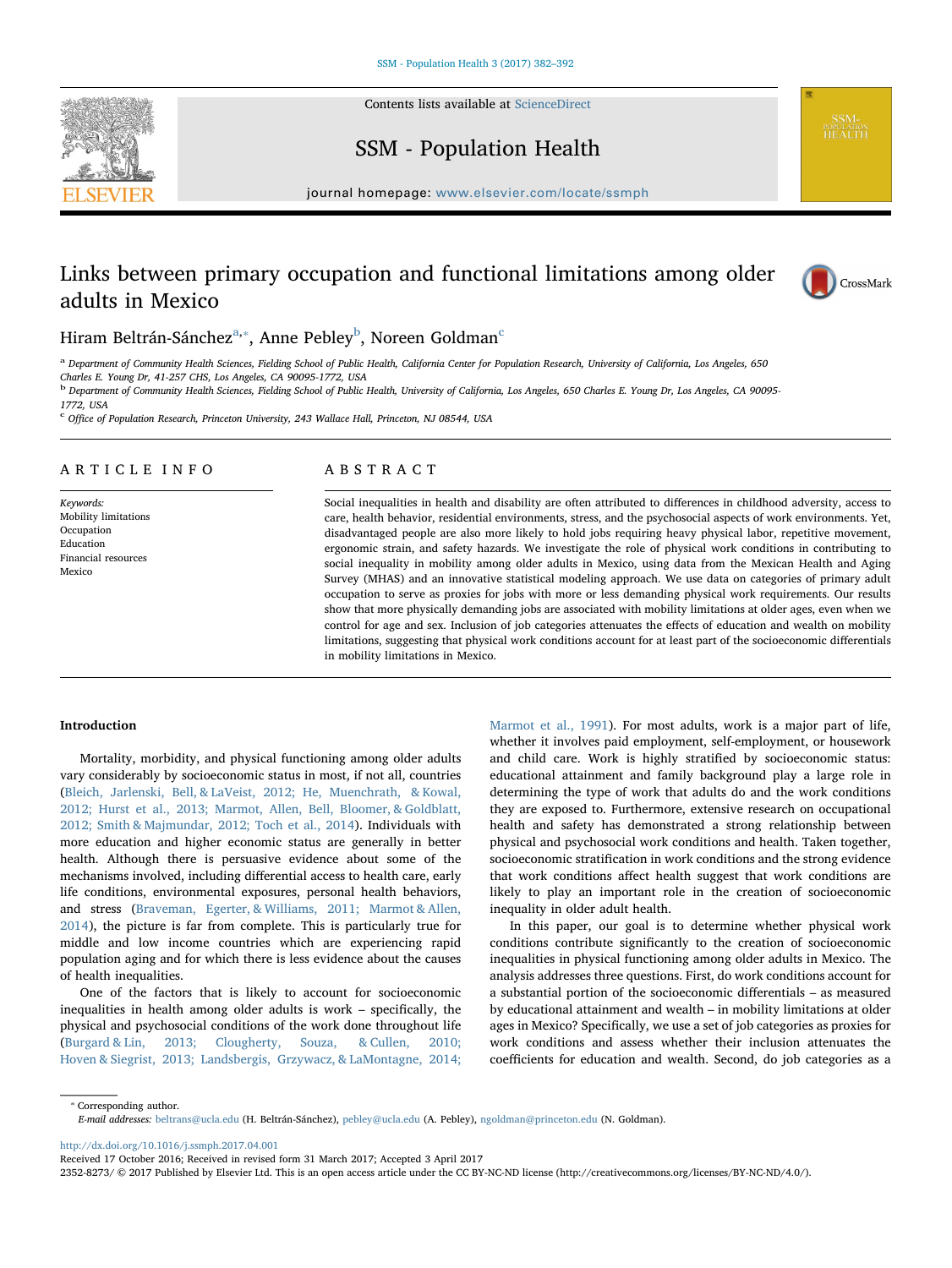group remain statistically significant after controlling for education and wealth? Third, which job categories are associated with the highest rates of mobility limitations at older ages, as a whole and by gender?

We use data from the nationally representative Mexican Health and Aging Survey (MHAS). As in most health interview surveys, physical functioning in MHAS is measured with a set of questions on functional limitations that primarily focuses on mobility. There are several reasons for focusing on mobility. Mobility is likely to be affected more strongly than many other health outcomes by a history of jobs with heavy physical demands. It is also an important determinant of individual wellbeing at older ages with significant implications for health care and daily assistance needs.

This paper makes three important contributions. First, it contributes to the literature on explanations for socioeconomic inequalities in health by investigating the role of physical work conditions. This literature has typically focused on causal mechanisms such as: the role of early life conditions, adult living standards, access to health care, experiences of discrimination (by race, gender, and other characteristics), health behaviors, and psychosocial conditions at work and in other environments [\(Adler & Stewart, 2010; Berkman, 2009; Braveman](#page-9-3) [et al., 2011; Elo, 2009; Goldman, 2001; Kawachi, Adler, & Dow, 2010;](#page-9-3) [Marmot & Allen, 2014](#page-9-3)). Despite the enormous evidence based on the effects of physical work conditions on health [\(Burton, 2010\)](#page-9-4) and the fact that individuals from less advantaged backgrounds are more likely to work at more strenuous jobs, less attention has been paid in studies of socioeconomic inequalities in health to the role of lifetime physical work conditions in creating these inequalities. $1$  Several recent studies which do examine these associations, primarily in Europe, are summarized below.

A second contribution is the focus on Mexico, a middle income country with a significant technology sector, a large industrial sector, but also large agricultural, small manufacturing, service, and informal employment sectors. Mexico has begun to implement occupational safety and health regulations more recently than high income countries. Like many lower and middle income countries, Mexico is also experiencing rapid population aging, making the growing prevalence of functional limitations and disability at older ages a serious health policy concern. Understanding the role of work in affecting older adult health in Mexico is important for Mexican policy makers and provides useful evidence about the role of work in socioeconomic health inequalities in similar countries.

Finally, this analysis also contributes to our knowledge of the determinants of limited physical functioning at older ages. The prevalence of functional limitations is increasing in many countries simply because of rapid population aging. In some countries, such as the U.S. and Mexico, functional limitations may also become more prevalent because of the dramatic growth in obesity and increased sedentariness during the past several decades [\(Himes & Reynolds, 2012;](#page-9-5) [Rtveladze et al., 2014; Vincent, Vincent, & Lamb, 2010\)](#page-9-5). Thus, old age functional limitations and other forms of disability are a key issue in public health policy and more research on ways to reduce old age functional limitations is essential ([Chatterji, Byles, Cutler,](#page-9-6) [Seeman, & Verdes, 2015; Jette & Field, 2007; Martin & Schoeni, 2014\)](#page-9-6).

# Work conditions and health

Workers with less education and from lower income backgrounds are more likely to have jobs that include heavy physical demands (e.g., carrying or moving heavy loads), repetitive movements, tiring or painful positions, ergonomic strain, extensive vibrations, noise, and heat, exposure to toxic or hazardous substances, and/or physical dangers. For example, blue collar jobs even in higher income countries

often still involve exposure to heavy physical demands ([Clougherty](#page-9-7) [et al., 2010\)](#page-9-7). Physical work conditions are typically worse in middle and lower income countries that have more limited occupational health and safety regulation and a higher proportion of workers in the unregulated informal sector ([Haro-García, Juárez-Pérez, Sánchez-](#page-9-8)[Román, & Aguilar-Madrid, 2014; Verbeek & Ivanov, 2013\)](#page-9-8). In Mexico, for example, [Sánchez-Román, Juárez-Pérez, Madrid, Haro-](#page-10-0)[Gárcia, & Borja-Aburto \(2006\)](#page-10-0) report that high levels of underemployment (e.g., 39% in 2004) have favored informal and unregulated work.

A number of studies in higher income countries have shown that physically demanding work is associated with poorer health and functional ability in later adulthood. For example, in a U.S. national sample of individuals aged 65 or older, those whose occupation involved high levels of physical activity were less likely to be able to perform activities of daily living (ADLs) ([Missikpode,](#page-9-9) [Michael, & Wallace, 2016\)](#page-9-9). Studies in other countries report similar results for older adult ADLs, physical functioning, and/or disability [\(da](#page-9-10) [Costa & Vieira, 2010; Lahelma et al., 2012; Li, Wu, & Wen, 2000; Møller](#page-9-10) [et al., 2015; Polvinen, Gould, Lahelma, & Martikainen, 2013; Russo](#page-9-10) [et al., 2006](#page-9-10)). However, in a national Swedish sample, [Rydwik et al.](#page-10-1) [\(2013\)](#page-10-1) found little association between midlife occupation and later adult ADL or IADL disability.

A number of recent studies, mostly from European countries, have assessed the contributions of physical work conditions to socioeconomic inequalities in health. Using nationally representative survey and register data in Finland, [Polvinen et al. \(2013\)](#page-9-11) found that socioeconomic inequalities in disability retirement – and particularly for musculoskeletal conditions – could be accounted for, in part, by differences in physical work requirements. Several studies based on the GAZEL cohort data in France found that physical work conditions contributed to socioeconomic inequalities in quality of life after retirement ([Platts et al., 2013](#page-9-12)), back pain ([Plouvier, Leclerc,](#page-9-13) [Chastang, Bonenfant, & Goldberg, 2009](#page-9-13)), and sick days [\(Melchior](#page-9-14) [et al., 2005](#page-9-14)). In the Netherlands, [Monden \(2005\)](#page-9-15) showed that adverse physical work conditions, particularly over a lifetime, accounted for a significant portion of educational inequality in self-reported health (SRH) for men, but not for women. The sex difference appears to be due to educational differences in time out of the workforce (e.g., maternity and family leave) for women and limited educational variation in the physical work conditions to which women are exposed. Results of a study by [Goh et al. \(2015\)](#page-9-16) in the United States also suggest that physical work conditions may contribute to socioeconomic inequalities in premature mortality.

The same jobs that have heavy physical work requirements may also have stressful psychosocial work conditions. Using national survey data from 27 European countries, [Toch et al. \(2014\)](#page-10-2) examined the contribution of both physical and psychosocial work conditions to inequalities by social class categories in self-rated health (SRH). They found that physical work conditions accounted for a substantial amount of inequality in SRH and that they had a larger effect on SRH than psychosocial conditions. [Plouvier et al. \(2009\)](#page-9-13) also found that physical work conditions, particularly biomechanical strains, had a large effect on social inequality in back pain in the GAZEL cohort study, whereas psychosocial factors played a relatively modest role. [Parker et al.](#page-9-17) [\(2013\)](#page-9-17) reached similar conclusions in Sweden. A five year longitudinal study of employed Danish adults ([Borg & Kristensen, 2000; Borg,](#page-9-18) [Kristensen, & Burr, 2000\)](#page-9-18) also examined both physical and psychosocial work conditions and their effects on socioeconomic inequality in SRH. They also investigated whether adverse work conditions affected socioeconomic variation in the change in SRH over a five year period. They found that physical factors (repetitive work, high ergonomic exposures) and psychosocial factors both contributed to the observed social inequality in health. Only one work condition, low to moderate ergonomic exposure, contributed significantly to the probability of an improved SRH over the five year period.

The results of these and other studies suggest that adverse physical

<span id="page-1-0"></span><sup>1</sup> Exceptions include [Clougherty et al. \(2010\)](#page-9-7), [Burgard and Lin \(2013\)](#page-9-2), [Toch et al.](#page-10-2) [\(2014\),](#page-10-2) and Goh, Pfeff[er, & Zenios \(2015\).](#page-9-16)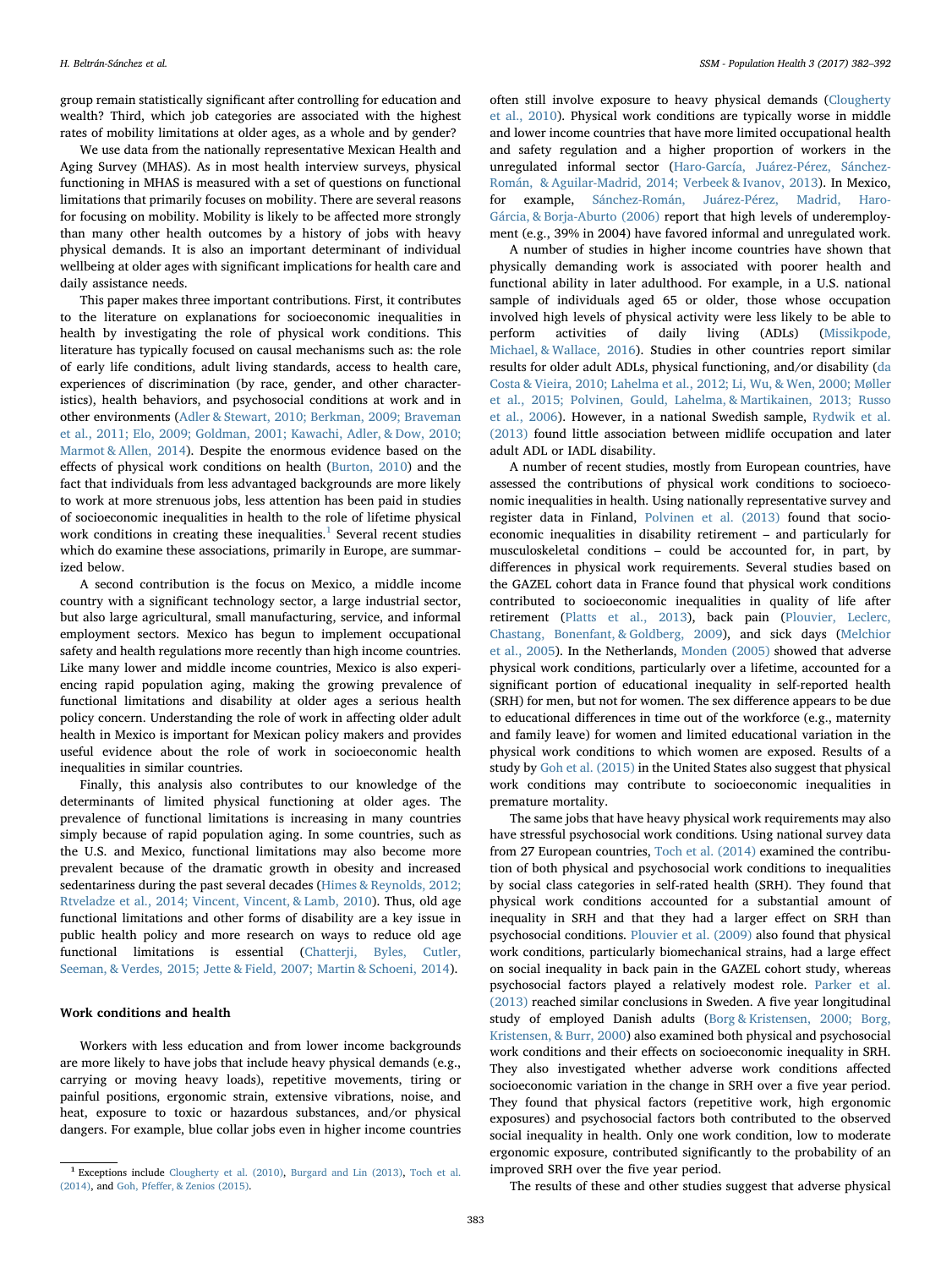work conditions are an important part of the process that generates socioeconomic inequality in health in high income countries which have long standing regulation of occupation safety and health. Several of the studies suggest that the effects of physical work conditions on social inequality in health may be as important as, or more important than, adverse psychosocial conditions of work. Given the experience of these countries, we would expect that the role of physical work conditions in explaining socioeconomic inequality in health would be considerably greater in a middle income country such as Mexico where regulation of occupational safety and health is relatively recent.

# Other causal and non-causal pathways

It is important to recognize that work and health may be related in other ways as well. Poor health or disability make it difficult for individuals to find good jobs – jobs which pay well, require little physical labor or hazardous exposure, and provide a safe work environment. Thus, poor health may lead to undesirable jobs rather than vice versa. In the case of physically demanding jobs, however, employers are more likely to hire healthier and stronger workers ([Clougherty et al., 2010](#page-9-7)). If so, workers most likely to be exposed to work-related hazards may be selected from those in better initial health, thus complicating the assessment of the health effects of physical work. Deteriorating health over time – due to work or other causes – may also necessitate taking less desirable work. Blue collar workers and those in the informal sector may also be less likely to have access to high quality health care if injured, ill or exposed to environmental hazards.

A related issue is that children from disadvantaged families may be at higher risk of health problems and disability throughout life because of childhood illness and undernutrition. They are also more likely to inherit their parents' or similar occupations because of limited opportunities for social mobility. Thus, apparent associations between work and health problems may actually be due to childhood disadvantage and lack of social mobility rather than a direct causal relationship.

In this paper, we assess the degree to which socioeconomic differentials in mobility limitations (by educational attainment and wealth) are associated with major life occupation, but we cannot determine the extent to which the relationships we observe are causal.

#### Disability gradients at older ages in Mexico

Using data from the Mexican Health and Aging Study, Wave 1 (also used in this paper), [Smith and Goldman \(2007\)](#page-10-3) examined whether physical functioning, self-rated health, and health behaviors varied by socioeconomic status (educational attainment, income, and wealth) in later adulthood for Mexicans age 50 and older. They found significant socioeconomic variation in the two measures of physical functioning they analyzed (number of mobility limitations and difficulty performing any activity of daily living). With few exceptions, these associations were statistically significant for respondents living in areas with 100,000 or more inhabitants, but not for those who lived in less urban areas. Part of the reason for the geographic differential may be greater heterogeneity in socioeconomic status and better access to healthrelated services in urban areas. [Smith and Goldman \(2007\)](#page-10-3) also found that socioeconomic differentials in physical functioning were smaller for women than for men, particularly in urban areas. This study extends the [Smith and Goldman \(2007\)](#page-10-3) analysis by assessing whether job categories as proxies for physical work conditions can account for part of the socioeconomic inequality in mobility limitations.

#### Data and methods

Data for this analysis come from the first wave of the Mexican Health and Aging Survey (MHAS), a nationally representative panel study of older Mexicans ([Mexican Health and Aging Study, 2001\)](#page-9-19). The first wave in 2001 was based on a nationally representative sample of Mexicans born prior to 1951, living in Mexico. The sample included residents of all 32 Mexican states and of urban and rural areas [\(Wong](#page-10-4) [et al., 2007, 2015\)](#page-10-4). Interviews were completed with 15,186 individual respondents. If the respondent was married or in a consensual union and the spouse/partner lived in the household, the spouse/partner (regardless of age) was also interviewed. Of the respondents, 13,463 were  $\geq$  50 years old and 1723 were spouse/partners < 50. Interviews were conducted in person, with proxy interviews (typically, with family members) in cases of poor health, hospitalization, and temporary absence. The individual response rate was 91.8% [\(Wong et al., 2007;](#page-10-4) [Wong et al., 2015](#page-10-4)).

In this paper, we use the sample who completed questions on mobility limitations and on primary job  $(N=15,146)$ . We eliminated proxy respondents ( $N=1030$ ) because they did not answer mobility limitation questions, and we also restricted the sample to individuals aged 50 or older at the time of the survey  $(N=12,452)$ . We excluded the few respondents with missing values in the variables of interest: mobility limitations ( $n=5$ ), main job ( $n=1$ ), education ( $n=8$ ), and net worth  $(n=19)$ . The final analytic sample comprised 12,419 respondents, 5690 men and 6729 women (see Appendix A).

#### Independent variables

Of central interest in this analysis is the type of work the respondent did during adulthood. We use the respondent's primary job, which was assessed by the following survey question: "For the following questions, please think about the activities that you performed in your main job throughout your life. What is the name of the job, profession, post, or position you held in your main job?" The original wording in Spanish is as follows: "Para las siguientes preguntas, por favor piense acerca de las actividades que realizó en su trabajo principal a lo largo de su vida. ¿Cuál es el nombre del oficio, profesión, puesto o cargo que desempeña en su trabajo principal?" Textual responses to these questions were coded by the MHAS project using the Mexican occupation classification system created by the Mexican National Institute of Statistics, Geography and Informatics (INEGI).

We would ideally like to have data indicating the physical and psychological work conditions each respondent experienced in his/her main job, but unfortunately, this information does not exist. Instead, we use job categories as proxies for exposure to heavy physical work demands. We created a set of categories which reflect the likely physical work demands of jobs. We began with the 19 groups from the original INEGI classification corresponding to the "major categories" in the list of occupations (e.g., professionals; technicians; educators; domestic workers; etc.) (see Appendix B). We then combined four jobs with a low level of physical strain (professionals; technicians; educators; and directors in the public, private, and social sectors) into a single category. Finally, we further subdivided some of the remaining 15 groups to identify specific job categories that are likely to entail physical strain and injury (e.g., workers in the making of foods, beverages and tobacco products; artisans and workers in the production of textiles, leather products and related goods; etc.), consistent with the results in [Sánchez-Román et al. \(2006\).](#page-10-0) [Table 1](#page-3-0) shows the sample distribution by the final set of job categories as well as the mean number of mobility limitations reported for each category (Appendix B additionally shows the median and maximum number of limitations). The distribution by job category varies markedly by sex. The most common jobs for men are (in order of frequency): agricultural laborer, professional/technician/educator, construction and maintenance worker, and driver/assistant driver. A large share of women did not report a primary job, though many of them were likely to have worked at home. The most common jobs for women who did report outside work are: domestic worker, professional/technician/educator, agricultural laborer, and merchant.

The distribution of limitations by job category indicates a heterogeneous population with most job categories having a wide range in the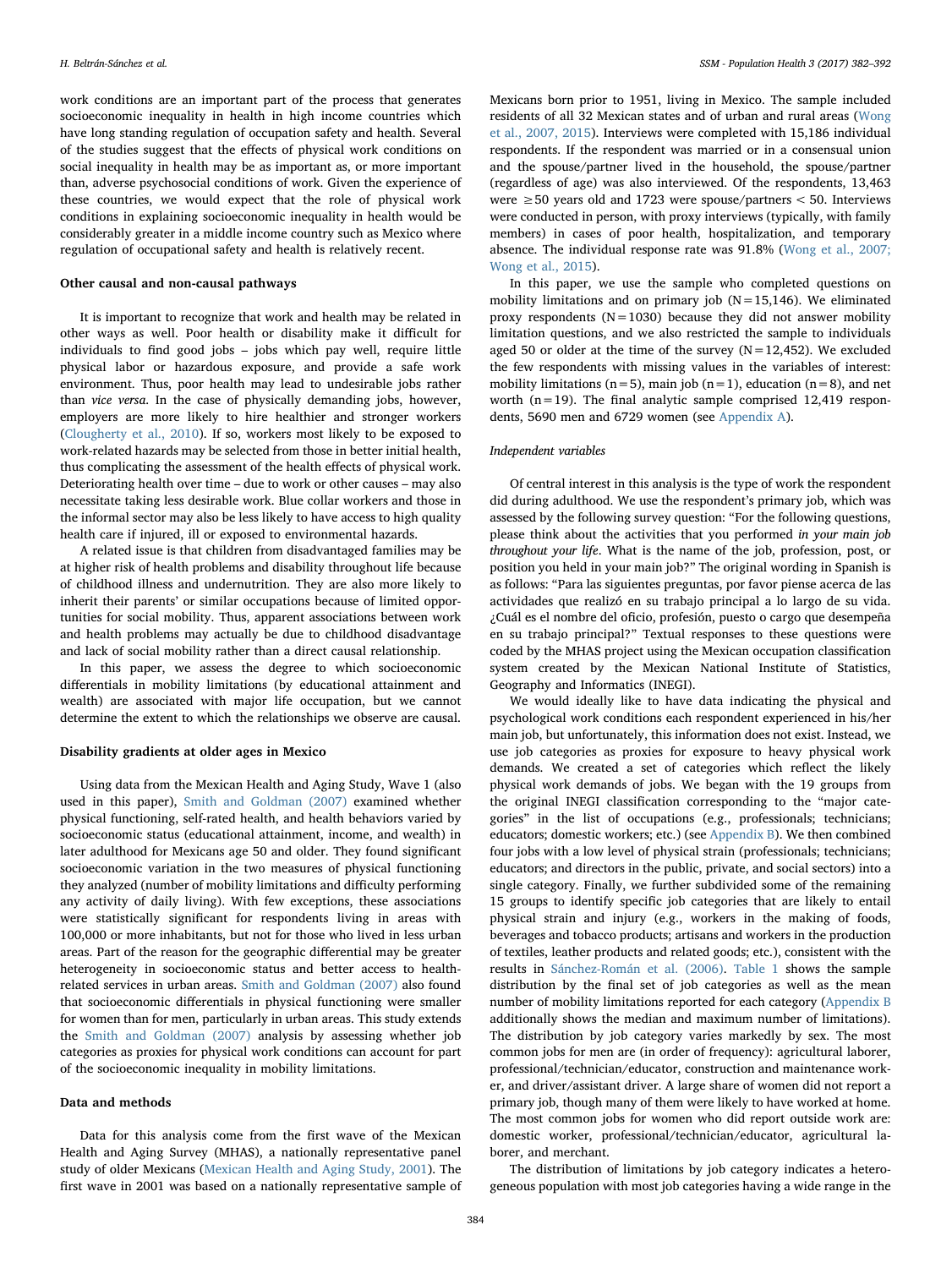#### <span id="page-3-0"></span>Table 1

Unweighted Distribution of Job Categories for the Total Population and by Sex: MHAS, Wave I.

|                                                                                                                                              |                     | Total  |                 | Men  |                   |                | Female          |  |
|----------------------------------------------------------------------------------------------------------------------------------------------|---------------------|--------|-----------------|------|-------------------|----------------|-----------------|--|
| <b>Job Category</b>                                                                                                                          | Code                | N      | Mob lim<br>mean | N    | Mob lim N<br>mean |                | Mob lim<br>mean |  |
| No main job                                                                                                                                  |                     | 2183   | 2.7             | 30   | 1.6               | 2153           | 2.7             |  |
| Professionals, Technicians, Educators, Officials and Directors in the Public, Private, and Social<br>Sectors                                 | 110-139, 210-219    | 1094   | 1.5             | 589  | 1.0               | 505            | 2.1             |  |
| Workers in Art, Shows, and Sports                                                                                                            | 140-149             | 60     | 1.8             | 56   | 1.6               | 4              | 3.8             |  |
| Agriculture, Livestock, Forestry, and Fishing                                                                                                | 411-419             | 236    | 2.1             | 204  | 1.9               | 32             | 3.4             |  |
| Bosses, Supervisors, etc. in Artistic and Industrial Production and in Repair and Maintenance<br>Activities                                  | 510-519             | 119    | 1.3             | 104  | 1.3               | 15             | 1.5             |  |
| Artisans and Workers in Production, Repair, and Maintenance                                                                                  | 521,523,525,527-529 | 349    | 1.8             | 285  | 1.8               | 64             | 1.9             |  |
| Operators of Fixed Machinery and Equipment for Industrial Production                                                                         | 530-539             | 294    | 2.0             | 198  | 1.6               | 96             | 2.7             |  |
| Assistants, Laborers, etc. in Industrial Production, Repair, and Maintenance                                                                 | 540-549             | 292    | 2.3             | 174  | 1.8               | 118            | 3.1             |  |
| Drivers and Assistant Drivers of Mobile Machinery and Transport Vehicles                                                                     | 550, 551, 553 - 559 | 114    | 1.6             | 114  | 1.6               | NA             | <b>NA</b>       |  |
| Department Heads, Coordinators, and Supervisors in Administrative and Service Activities                                                     | 610-619             | 173    | 1.6             | 131  | 1.4               | 42             | 2.3             |  |
| Administrative Support Staff                                                                                                                 | 621-629             | 292    | 1.6             | 158  | 1.4               | 134            | 1.8             |  |
| Merchants and Sales Representatives                                                                                                          | 712-719             | 129    | 1.6             | 68   | 1.6               | 61             | 1.7             |  |
| Traveling Salespeople and Traveling Salespeople of Services                                                                                  | 720-729             | 244    | 2.2             | 103  | 1.5               | 141            | 2.7             |  |
| Workers in the Service Industry                                                                                                              | 810-811,813-819     | 231    | 2.2             | 83   | 1.2               | 148            | 2.8             |  |
| Domestic Workers                                                                                                                             | 820                 | 1263   | 3.1             | 37   | 1.9               | 1226           | 3.1             |  |
| Safety and Security Personnel                                                                                                                | 830-839             | 181    | 1.7             | 171  | 1.7               | 10             | 2.0             |  |
| Other Workers                                                                                                                                | 990-992             | 59     | 1.5             | 44   | 1.3               | 15             | 2.1             |  |
| <b>Agricultural Laborers</b>                                                                                                                 | 410                 | 1790   | 2.5             | 1369 | 2.2               | 421            | 3.2             |  |
| Workers in the Making of Foods, Beverages and Tobacco Products                                                                               | 520                 | 419    | 3.1             | 110  | 2.0               | 309            | 3.4             |  |
| Artisans and Workers in the Production of Textiles, Leather Products and Related Goods                                                       | 522                 | 304    | 2.4             | 88   | 1.8               | 216            | 2.6             |  |
| Artisans and Workers in the Treatment of Metals and in the Reparation and Maintenance of<br>Vehicles, Machines, Equipment, Instruments, etc. | 524                 | 274    | 1.5             | 268  | 1.5               | 6              | 1.3             |  |
| Construction and Facilities Maintenance Workers                                                                                              | 526                 | 467    | 1.7             | 465  | 1.7               | 2              | 2.5             |  |
| Drivers and Assistant Drivers of Motorized Surface Transport                                                                                 | 552                 | 337    | 1.9             | 335  | 1.9               | $\overline{2}$ | 3.0             |  |
| Secretaries, Data Entry Clerks, etc.                                                                                                         | 620                 | 267    | 1.9             | 17   | 1.5               | 250            | 1.9             |  |
| Merchants                                                                                                                                    | 710                 | 591    | 2.0             | 245  | 1.4               | 346            | 2.4             |  |
| Sales Associates in Retail Facilities                                                                                                        | 711                 | 356    | 2.0             | 87   | 1.2               | 269            | 2.3             |  |
| Porters, Concierges, Elevator Operators, and Cleaning, Gardening, and Loading Workers                                                        | 812                 | 301    | 2.1             | 157  | 1.6               | 144            | 2.7             |  |
| Total                                                                                                                                        |                     | 12.419 |                 | 5690 |                   | 6729           |                 |  |

Mob lim, mobility limitations.

number of limitations (from 0 to a maximum of at least 8, see Appendix B), but the mean and median number of limitations of each job category is generally low. As expected, workers in jobs involving more physical labor (e.g., agriculture, livestock, forestry, and fishing, domestic workers, and service industry workers) had higher levels of mobility limitations than other groups. Those who were not employed also reported relatively high levels of limitations.

Following previous research, we use years of education as our primary measure of socioeconomic status. Educational attainment is almost always completed by early adulthood, thus mitigating potential problems of reverse causality. We also include the MHAS measure of net worth or wealth that represents the monetary value of all assets (including businesses, land, housing, stocks and bonds, savings, etc.) minus debts for individuals (or for the couple if the respondent was married/cohabiting) as an additional measure of socioeconomic status. We use wealth as a measure of longer term economic status, because we are interested in the cumulative effects of socioeconomic status throughout adulthood on respondents' health at older ages. By contrast, current income represents a respondent's situation only at the time of interview. The MHAS project estimated wealth values while imputing missing values in the components of wealth using the method of sequence regressions (see [Wong, Espinoza and Palloni, 2007](#page-10-4) for further details on imputation). The imputation method has several advantages including allowing variable values to be zero, accounting for other imputed variables, and incorporating responses that are based on categorical responses ("unfolding brackets") (e.g., for respondents who refused to provide a specific number for the value of their home but were willing to answer which of several categories the value was in). In this analysis, we divide wealth values into deciles and use three categories (deciles 1 to 5, 6 to 9, and 10) to assess differentials in mobility limitations between respondents in the top 10% and in the 60–90% of the distribution relative to the bottom half of the net worth distribution. This parameterization permits a non-linear association between wealth and mobility yet is relatively parsimonious; exploratory analysis revealed little variation in mobility within each of these net worth categories.

We recognize that the causal ordering with type of work is likely to differ between education and wealth: i.e., whereas educational attainment typically precedes time spent in a person's main job, wealth generally accumulates before, during and after prime adult working ages. Thus, a person's main job may serve as a mediator in the association between education and functional ability, whereas type of work has a more complex and time-varying association with wealth. Given the cross-sectional nature of our data, we are not able to assess these relationships.

# Control variables

The analysis also includes age and sex because of their strong association with mobility limitations. We include terms for age and agesquared to account for non-linearities. Previous research suggests the prevalence of functional limitations is generally higher for women than men, even with controls for age [\(Arber & Cooper, 1999; Díaz-Venegas](#page-9-20) [et al., 2016; Merrill, Seeman, Kasl, & Berkman, 1997; Wong et al.,](#page-9-20) [2011\)](#page-9-20).

#### Dependent variable

The dependent variable in this analysis is mobility limitations, derived from a set of MHAS questions about whether the respondent can perform specified activities. The measurement of mobility and other types of functional limitations has been operationalized in a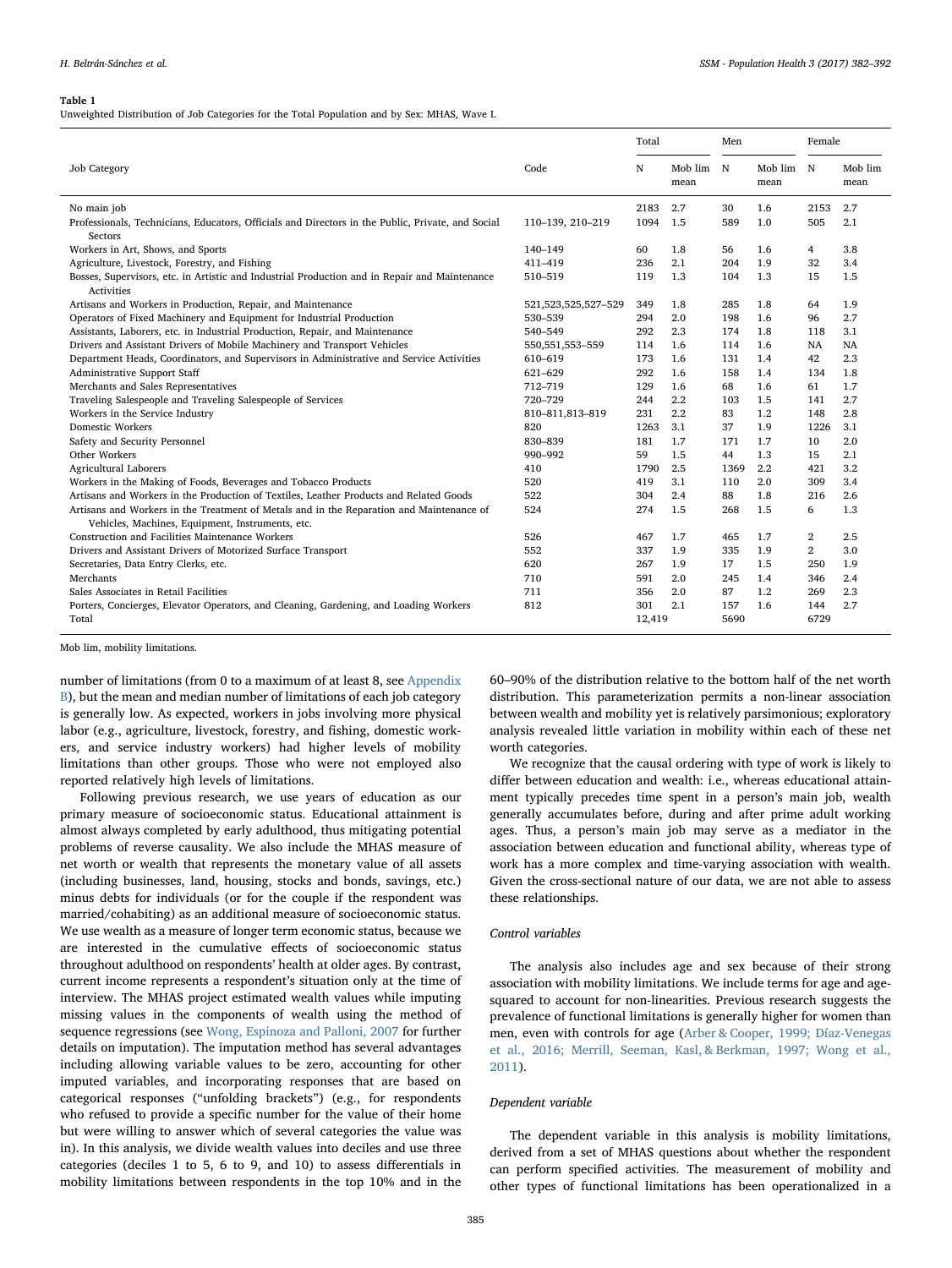<span id="page-4-0"></span>

Fig. 1. Unweighted distribution of (log) mobility limitations by age and sex. MHAS Wave I. Note: we added 0.5 to the sum of mobility limitations and then log-transformed it. Vertical lines indicate actual values of mobility limitations ranging from 0 to 18 (see [Appendix C](#page-9-25)).

multitude of ways. [Long and Pavalko \(2004\)](#page-9-21) evaluate more than 100 scales designed to measure functional limitations reflecting physical limitations in mobility. They suggest that these scales perform better when they are based on a large number of survey questions, combine activities into a single scale, and include finer gradation in each activity than just a binary coding. We follow this approach and use nine survey questions related to difficulty with activities (Appendix C). Each activity was coded as having no difficulty (0), difficulty (1), or unable to perform (2). For each respondent, we simply summed all items so the total ranges from 0 to 18.

[Fig. 1](#page-4-0) shows the log-distribution of mobility limitations by age and sex (see Appendix C for a table of values). For the purpose of this figure – but not for the remaining analysis – we added 0.5 to the sum and then log-transformed the result to reduce the influence of higher values ([Long & Pavalko, 2004\)](#page-9-21). The figure confirms the higher prevalence of limitations among women: men have a higher concentration than women of 0–1 limitations at all ages, and women have a higher prevalence of 2+ limitations.

# Analytical strategy

We use a discrete measure of mobility limitations ranging from 0 to 18 as described above. Although this measure does not technically reflect the number of limitations – since it combines the number of limitations (up to nine) with severity (difficulty with a task vs. unable to perform) – for simplicity we refer to it as a count of limitations. An inherent methodological issue when modeling mobility limitations in a non-elderly population is the large fraction of individuals reporting zero limitations (38.8% in our sample; 48.5% and 30.7% for men and women, respectively). As a result, standard models for counts (e.g., Poisson) provide a poor fit to the observed data. A common strategy to overcome this problem is to estimate zero-inflated Poisson or zeroinflated negative binomial models. Zero-inflated models, however, combine two types of zero counts – structural zeros (an implausible group of individuals that are never at risk of developing limitations) and sampling zeros (those who have no limitations by chance) – making interpretation of the resulting estimates difficult.

As an alternative, we use a hurdle model ([Cragg, 1971; Mullahy,](#page-9-22) [1986; Winkelmann, 2008](#page-9-22)). Although this modeling strategy has been applied to a broad range of count data with excessive zeroes, particularly in public health (e.g., numbers of symptoms, health risk behaviors, or adverse vaccine events [\(Hu, Pavlicova, & Nunes, 2011](#page-9-23); [Rose, Martin, Wannemuehler, & Plikaytis, 2006\)](#page-9-24)), it has less frequently been applied to physical function and disability. In our analysis, the hurdle model estimates the mobility limitation process in two stages:

(1) the probability of reporting any mobility limitation (unconditional), and (2) the number of mobility limitations given that the individual reports at least one (conditional). For the first part, which we refer to as the "binary component," we estimate a conventional logistic model to identify those with and without limitations. For the second part, called the "conditional component," we use a truncated negative binomial model based only on those who report at least one limitation (i.e., truncated for counts below one). We include the same set of covariates in both parts of the hurdle model. As derived in Appendix D, the overall mean number of limitations based on the hurdle model can be obtained simply as the product of (1) the mean of the truncated negative binomial distribution and (2) the probability of having at least one limitation, obtained from the logit model.

# Results

Summary statistics for the explanatory variables in the analytic sample are presented in Appendix Table A1. The male sample is slightly older than the female sample and has almost one year of additional schooling.

Our first question in this analysis is: do physical work conditions contribute to socioeconomic differentials – as measured by educational attainment and wealth – in mobility limitations at older ages in Mexico? More specifically, are the coefficients on education and wealth attenuated when job categories (as proxies for physical work conditions) are included in the model? The results are presented in [Table 2.](#page-5-0) The top panel presents the coefficients from the binary component based on the logistic model (zero vs. one or more limitations). The coefficients in the bottom panel are from the truncated negative binomial model (the number of limitations conditional on having at least one), referred to here as the conditional component. In each panel, we show results for the entire sample and separately for males and females. All models control for age and age-squared and those for the entire sample also control for sex.

The first column examines the effects of a set of dummy variables for the job categories shown in [Table 1](#page-3-0). The coefficients themselves for these categories are not presented in the table but are available in Appendix D. We jointly test the statistical significance of these job category coefficients and present the results as a p-value in each panel. As shown in Model 1, the job categories are significantly associated with mobility limitations in both parts of the model and for both sexes (generally  $p < .001$ ).

Models 2 and 3 in [Table 2](#page-5-0) include educational attainment without and with job category dummies, respectively. Additional schooling is generally associated with significantly lower odds of having any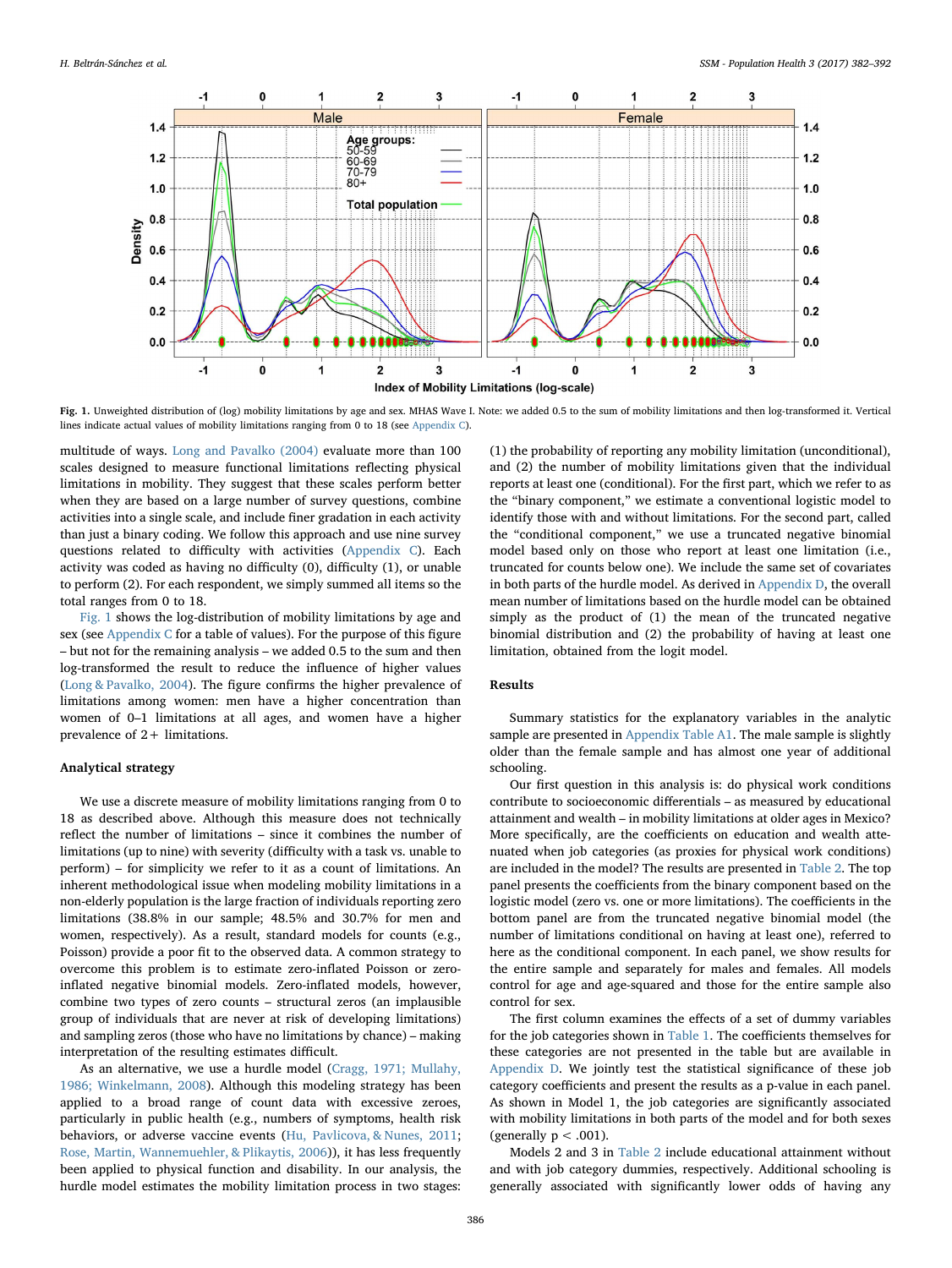# <span id="page-5-0"></span>Table 2

Coefficients from hurdle models for the total population, for men and women. Wave I (unweighted).

A) Binary component: logistic model

|                                       | Gross effect |              |                     |               |                       | Net effect                   |  |
|---------------------------------------|--------------|--------------|---------------------|---------------|-----------------------|------------------------------|--|
|                                       | (1)<br>job   | (2)<br>educ  | (3)<br>$educ + job$ | (4)<br>nworth | (5)<br>$nworth + job$ | (6)<br>$nworth + educ + job$ |  |
| <b>Total Population</b>               |              |              |                     |               |                       |                              |  |
| Age                                   | $0.025$ ***  | $0.007$ ***  | $0.010***$          | $0.036$ ***   | $0.028***$            | $0.012$ ***                  |  |
| Age-squared                           | 0.000        | 0.000        | 0.000               | 0.000         | 0.000                 | 0.000                        |  |
| Female                                | $0.921***$   | $0.777***$   | $0.881***$          | $0.821***$    | $0.917***$            | $0.881***$                   |  |
| Net worth ( $ref = deciles 1-5$ )     |              |              |                     |               |                       |                              |  |
| deciles 6-9                           |              |              |                     | $-0.171$ ***  | $-0.109**$            | $-0.078$                     |  |
| decile 10                             |              |              |                     | $-0.345$ ***  | $-0.188**$            | $-0.066$                     |  |
| Education (years)                     |              | $-0.059$ *** | $-0.053$ ***        |               |                       | $-0.051$ ***                 |  |
| Job categories $(p-value)^1$          | 0.000        | na           | 0.000               | na            | 0.000                 | 0.000                        |  |
| Males                                 |              |              |                     |               |                       |                              |  |
| Age                                   | $0.054$ ***  | $0.037***$   | $0.035***$          | $0.073$ ***   | $0.057***$            | $0.037***$                   |  |
| Age-squared                           | 0.000        | 0.000        | 0.000               | 0.000         | 0.000                 | 0.000                        |  |
| Net worth ( $ref = deciles 1-5$ )     |              |              |                     |               |                       |                              |  |
| deciles 6-9                           |              |              |                     | $-0.226$ ***  | $-0.165**$            | $-0.148*$                    |  |
| decile 10                             |              |              |                     | $-0.376$ ***  | $-0.200*$             | $-0.067$                     |  |
| Education (years)                     |              | $-0.058$ *** | $-0.052$ ***        |               |                       | $-0.051$ ***                 |  |
| Job categories $(p-value)^1$          | 0.000        | na           | 0.098               | na            | 0.000                 | 0.102                        |  |
| Females                               |              |              |                     |               |                       |                              |  |
| Age                                   | 0.001        | $-0.018$     | $-0.010$            | 0.005         | 0.002                 | $-0.010$                     |  |
| Age-squared                           | 0.000        | 0.001        | 0.000               | 0.000         | 0.000                 | 0.000                        |  |
| Net worth ( $ref = deciles 1-5$ )     |              |              |                     |               |                       |                              |  |
| deciles 6-9                           |              |              |                     | $-0.111$      | $-0.046$              | $-0.014$                     |  |
| decile 10                             |              |              |                     | $-0.317$ ***  | $-0.155$              | $-0.045$                     |  |
| Education (years)                     |              | $-0.059$ *** | $-0.053$ ***        |               |                       | $-0.052$ ***                 |  |
| Job categories (p-value) <sup>1</sup> | 0.000        | na           | 0.000               | na            | 0.000                 | 0.000                        |  |

B) Conditional component: truncated-at-zero negative binomial

|                                                                                                                    | Gross effect                        |                                      |                                     |                                    |                                      | Net effect                                         |
|--------------------------------------------------------------------------------------------------------------------|-------------------------------------|--------------------------------------|-------------------------------------|------------------------------------|--------------------------------------|----------------------------------------------------|
|                                                                                                                    | (1)<br>job                          | (2)<br>educ                          | (3)<br>$educ + job$                 | (4)<br>nworth                      | (5)<br>$nworth + job$                | (6)<br>$nworth + educ + job$                       |
| <b>Total Population</b><br>Age<br>Age-squared<br>Female                                                            | $-0.004$ ***<br>0.000<br>$0.239***$ | $-0.009$ ***<br>0.000<br>$0.216$ *** | $-0.007$ ***<br>0.000<br>$0.231***$ | $-0.002*$<br>0.000<br>$0.222***$   | $-0.004$ ***<br>0.000<br>$0.235***$  | $-0.006$ ***<br>0.000<br>$0.229***$                |
| Net worth ( $ref = deciles 1-5$ )<br>deciles 6-9<br>decile 10<br>Education (years)<br>Job categories (p-value) $1$ | 0.000                               | $-0.017$ ***<br>na                   | $-0.013$ ***<br>0.003               | $-0.062$ ***<br>$-0.162$ ***<br>na | $-0.047*$<br>$-0.120$ ***<br>0.000   | $-0.041$ *<br>$-0.099**$<br>$-0.011$ ***<br>0.0048 |
| Males<br>Age<br>Age-squared                                                                                        | $0.005**$<br>0.000                  | 0.001<br>0.000                       | 0.003<br>0.000                      | $0.008***$<br>0.000                | $0.005$ ***<br>0.000                 | $0.003 *$<br>0.000                                 |
| Net worth (ref = deciles $1-5$ )<br>deciles 6-9<br>decile 10<br>Education (years)<br>Job categories (p-value) $1$  | 0.011                               | $-0.013$ **<br>na                    | $-0.008$<br>0.076                   | $-0.018$<br>$-0.151$ *<br>na       | $-0.014$<br>$-0.114$<br>0.023        | $-0.010$<br>$-0.101$<br>$-0.007$<br>0.081          |
| Females<br>Age<br>Age-squared                                                                                      | $-0.011$ ***<br>0.000               | $-0.014$ ***<br>0.000                | $-0.015$ ***<br>0.000               | $-0.006$ ***<br>0.000              | $-0.009$ ***<br>0.000                | $-0.013$ ***<br>0.000                              |
| Net worth (ref = deciles $1-5$ )<br>deciles 6-9<br>decile 10<br>Education (years)<br>Job categories (p-value) $1$  | 0.000                               | $-0.019$ ***<br>na                   | $-0.018$ ***<br>0.004               | $-0.085$ ***<br>$-0.166$ ***<br>na | $-0.068$ **<br>$-0.127$ ***<br>0.000 | $-0.059**$<br>$-0.101*$<br>$-0.016$ ***<br>0.009   |

\*\*\*  $p < 0.001$ ,

\*\*  $p^2$  < 0.01,

 $*$  p < 0.05.

l.

<sup>1</sup> p-value for overall significance of all job categories (see Appendix D for a full table of results).

Note: job, job category; educ, education in years; nworth, net worth. Net worth represents the value of all assets (including businesses, land, housing, stocks and bonds, savings, etc.) minus debts for individuals or for the couple if married/cohabiting.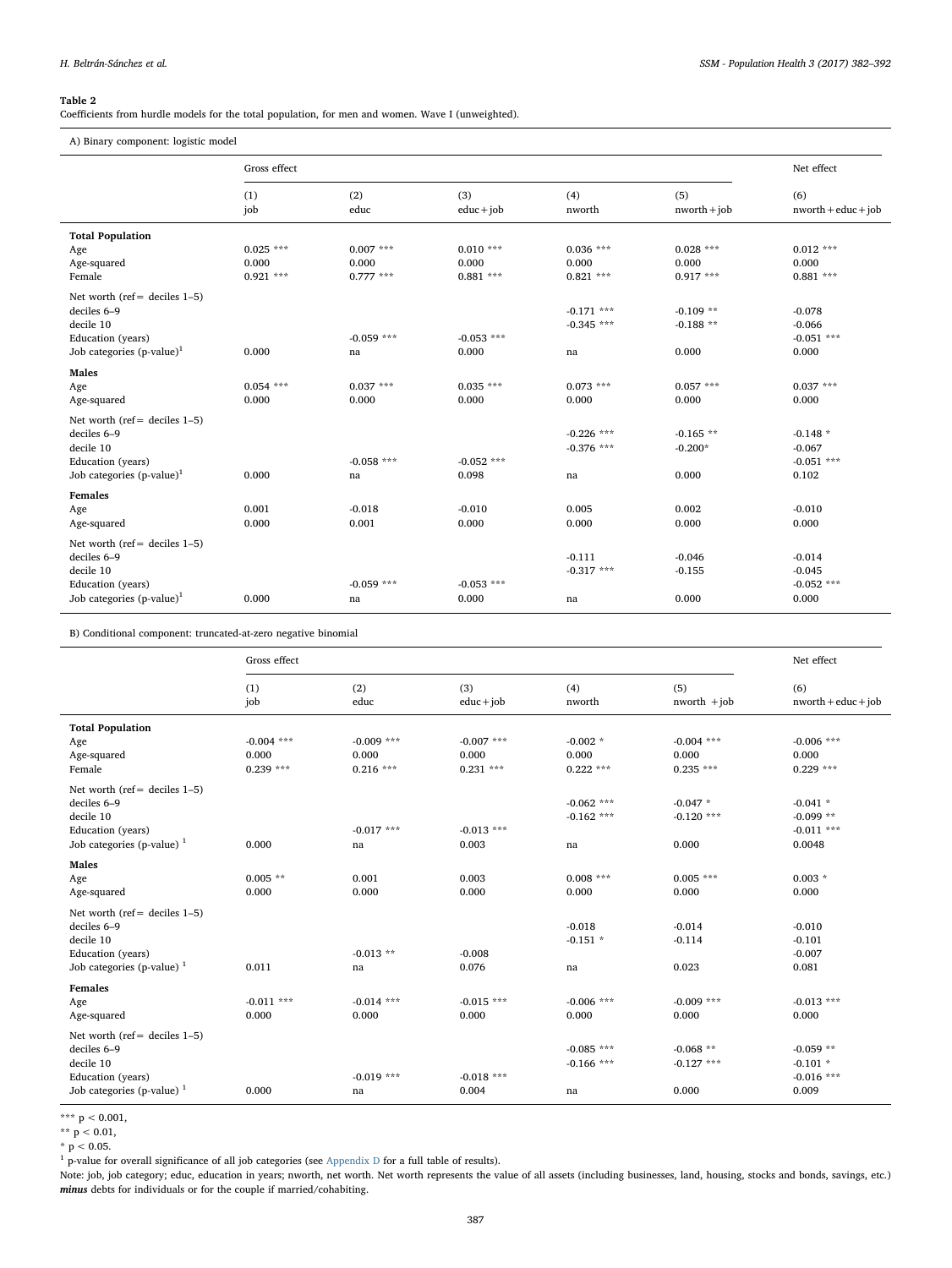#### <span id="page-6-0"></span>Table 3

Percentage reduction in the magnitude of the education and net worth coefficients when adding job categories to the hurdle model.

|                                                                    | Binary component |              | Conditional component |                   |  |  |
|--------------------------------------------------------------------|------------------|--------------|-----------------------|-------------------|--|--|
| SES indicator                                                      | Gross<br>effect  | Net effect   | Gross effect          | Net effect        |  |  |
| <b>Total Population</b><br>Education (years)                       | 10.2             | 8.9          | 23.5                  | 21.4              |  |  |
| Net worth (ref= deciles<br>$1 - 5$<br>deciles 6-9<br>decile 10     | 36.3<br>45.5     | 13.3<br>15.4 | 24.2<br>25.9          | 10.9<br>9.2       |  |  |
| Males<br>Education (years)                                         | 10.3             | 7.3          | 38.5                  | 36.4              |  |  |
| Net worth ( $ref =$ deciles<br>$1 - 5$<br>deciles 6-9<br>decile 10 | 24.6<br>46.8     | 0.7<br>14.1  | 22.2<br>24.5          | $-100.0^a$<br>3.8 |  |  |
| Females<br>Education (years)                                       | 10.2             | 8.8          | 5.3                   | 5.9               |  |  |
| Net worth (ref= deciles<br>$1 - 5$<br>deciles 6-9<br>decile 10     | 58.6<br>51.1     | 58.8<br>47.7 | 20.0<br>23.5          | 11.9<br>8.2       |  |  |

Note: change in coefficients computed from [Table 2.](#page-5-0)

<span id="page-6-1"></span><sup>a</sup> This value corresponds to a doubling in magnitude in the coefficient estimate (more negative), from -0.005 in the gross effects model (not shown) to -0.010 in the net effects model (model 6).

limitations and with significantly fewer limitations (among those with at least one). We show the percent change in the coefficients between models 2 and 3 in [Table 3](#page-6-0) ("gross effect").

The results in [Table 3](#page-6-0) show that, for the total sample, the education coefficient is reduced by 10% in the binary component and 23% in the conditional component with the inclusion of the occupational categories.

Models 4 and 5 in [Table 2](#page-5-0) present the analogous models with controls for wealth instead of educational attainment. In Model 4, higher asset values are significantly associated with a lower likelihood of any limitations as well as fewer limitations among those that have them. The net worth coefficients remain significant for the total sample (but not always for the sex-specific samples) in the presence of the occupation variables (Model 5) but are reduced by more than 35% in the binary component and about 25% in the conditional component ([Table 3](#page-6-0), "gross effect").

Model 6 in [Table 2](#page-5-0) includes all socioeconomic measures. As shown in [Table 3](#page-6-0) ("net effect"), the reduction in the education coefficients is 9% in the binary component and 21% in the conditional component, and, for wealth, the corresponding reductions are at least 13% and 9% for the binary and conditional components respectively.

The second question in the analysis is: do job categories as a group remain statistically significant after controlling for education and wealth? As shown in [Table 2](#page-5-0) model 3, when education level is included in the model, job categories remain a significant predictor of both components of the mobility limitation model for the total sample and for females (but not males). When wealth is held constant, job categories also remain significant, in this case, for all models ([Table 2,](#page-5-0) model 5). Finally, for the total sample and the female (but not the male) sample, job categories are significantly associated with limitations in both components of the model when education and wealth are held constant ([Table 2,](#page-5-0) model 6). Thus, the relationship between physical work conditions, as represented by job categories, and mobility limitations is robust to inclusion of education and wealth, except in the case of males and education. We speculate that the result for males may be due to a stronger tie between education and type of work among men than among women, but we have no means of testing this conjecture.

The third question in this analysis is: which occupational categories are associated with the highest rates of mobility limitations at older ages, as a whole and by gender? To answer this question, we use the estimates from the regression models shown in [Table 2](#page-5-0) and Appendix D to assess the magnitude of the inequalities by job category. In particular, we identify job categories associated with the highest rates of mobility limitations, for the total sample and by sex. [Fig. 2](#page-7-0) presents the results of Model 6 for each of the job categories shown in [Table 1](#page-3-0) in terms of the overall mean number of limitations, calculated by combining estimates from the two components of the hurdle model, as described earlier (Appendix D). Predicted values for each component of the hurdle model are shown in Appendix E. These estimates were obtained by retaining all variables except occupation at their observed values and then aggregating the individual estimates to obtain the binary and conditional components. To avoid estimates with very large sampling errors, [Fig. 2](#page-7-0) presents estimates only for categories (overall or by sex) with at least 50 cases.

We begin by describing the predicted overall means for the entire sample and subsequently discuss the sex differences in the results.

#### Results for the entire sample

The job categories with the largest mean number of limitations can be subdivided into: (1) the most hazardous group, i.e., those with an average of more than 3 limitations and (2) a second group, those with an average of 2 to 3 limitations. The most hazardous group includes only two job categories: domestic workers and food/beverage/tobacco workers. In a study of occupational safety and health in Mexico in 2004 using different job categories, [Sánchez-Román et al. \(2006\)](#page-10-0) found that workers in food and beverage preparation and service had the highest rate of occupational accidents among those they examined. These results suggest that for these workers physical limitations at older ages may be higher, at least in part, because of frequent on-the-job injury. For domestic workers [Sánchez-Román et al. \(2006\)](#page-10-0)'s most comparable category was "personal services for the home and diverse" which had relatively low injury rates. We speculate that, in contrast to food and beverage workers, the high level of limitations among older domestic workers may be due to the constant wear and tear of heavy physical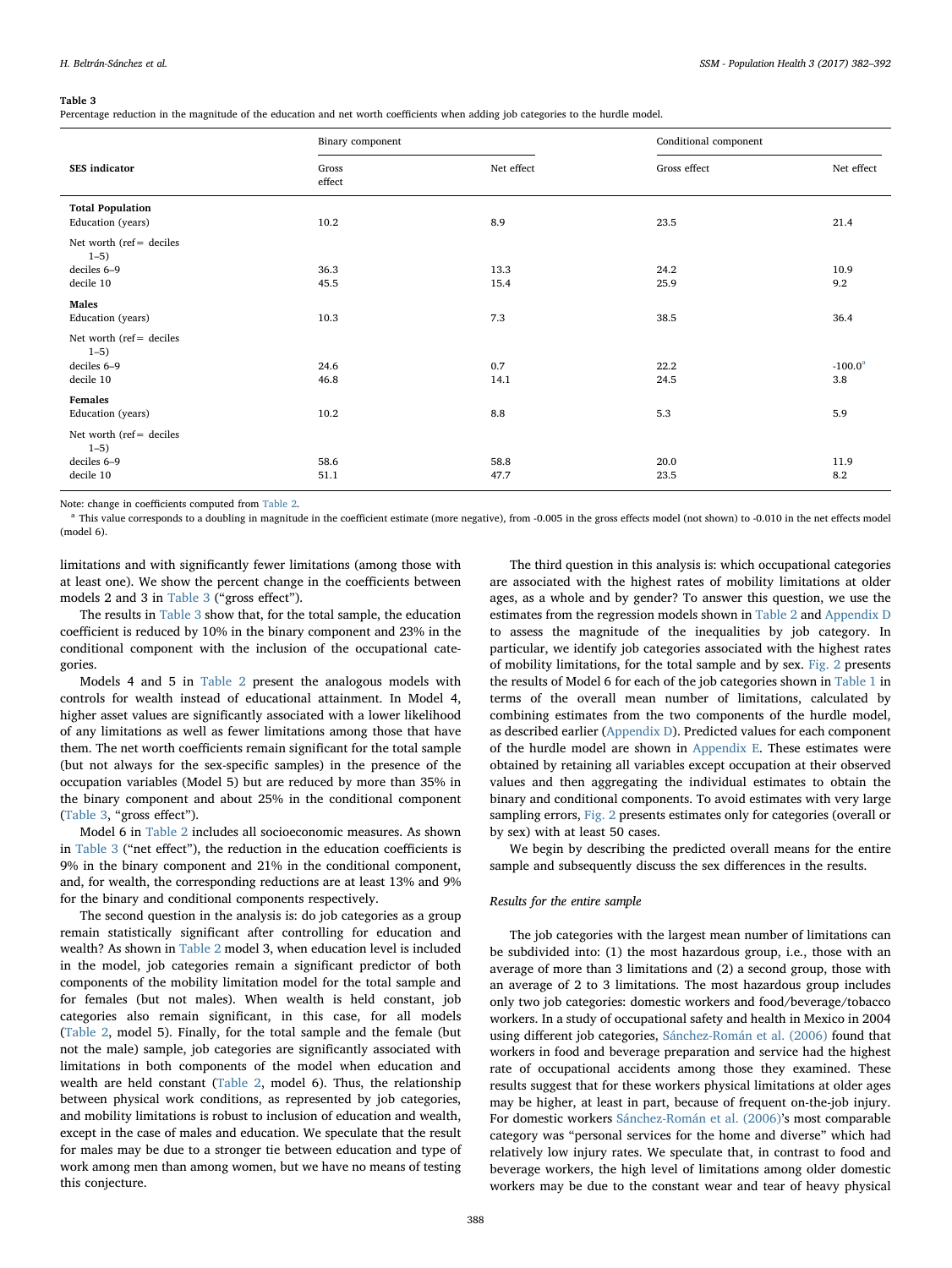<span id="page-7-0"></span>

Fig. 2. Predicted overall mean number of mobility limitations from hurdle models for the total population and for women and men (model 6 in [Table 2](#page-5-0)). Note: We only show predicted values for job categories with at least 50 observations (see [Table 1](#page-3-0)). Appendix E shows actual values.

work and repetitive, uncomfortable positions rather than to overtly visible injuries, but additional research would be required to draw any conclusion.

The second most hazardous group includes: those who report no main job; agricultural laborers; artisans and workers in textiles, leather, etc.; assistants, laborers, etc. in industrial production, repair, and maintenance; service industry workers; traveling salesmen; porters, concierges, elevator operators and cleaning, gardening, and loaders; operators of fixed machinery and equipment; those in agriculture/ livestock/forestry/fishing; and sales associates. Almost all of these occupations involve at least some physical labor and many require heavy physical labor on a daily basis. One important caveat is that domestic laborers are overwhelmingly female and, as discussed below, part of the higher mean for this group may be due to the fact that women have higher rates of limitations than men, ceteris paribus. Those reporting no main job are also predominantly female. In this case, the reason for the large number of limitations may be, in part, that individuals remained outside the labor force if they had physical limitations or disability rather than vice versa.

By contrast, the groups with the lowest overall mean limitations for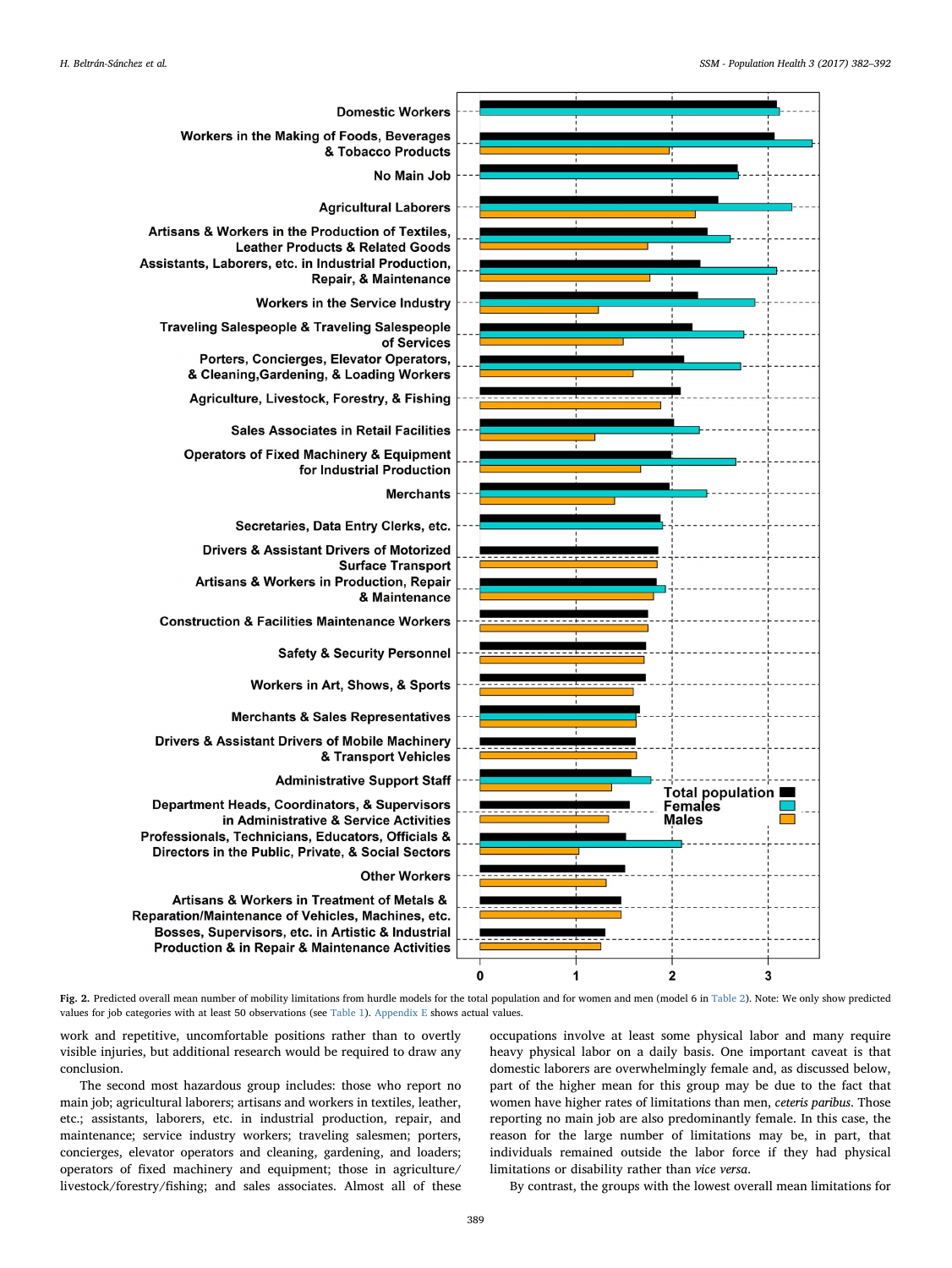the total sample are primarily managers and supervisors and/or in jobs with little physically strenuous work. The categories with an overall average of 1.5 or fewer limitations include: (1) professionals, technicians, educators, etc., (2) other workers, (3) artisans and workers in the treatment of metals, etc., and (4) bosses, supervisors etc. in artistic and industrial production, etc. Inclusion of artisans and workers in the treatment of metals, etc. in the low risk group is unexpected because [Sánchez-Román et al. \(2006\)](#page-10-0) find that the rate of occupational accidents and permanent disabilities is unusually high for people working in the "manufacture of metal products." However, it is unclear whether the categories used by MHAS and [Sánchez-Román et al. \(2006\)](#page-10-0) are comparable.

# Sex-specific results

The results in [Fig. 2](#page-7-0) by sex differ from those of the total sample both because of overall sex-specific differences in physical limitations and because of the highly divergent distribution of job categories by sex (see also [Table 1\)](#page-3-0). For example, as noted above, domestic workers and those with no main job are almost exclusively female whereas other occupations (e.g., bosses, supervisors, etc. in artistic and industrial production and in repair and maintenance; construction and facility maintenance personnel) are almost exclusively male.

As in the entire sample, men's jobs with the highest overall mean number of limitations generally are those involving heavy physical labor: agricultural workers, food and beverage workers, those in agriculture, livestock, forestry and fishing, drivers and assistant drivers, artisans and workers in production, repair and maintenance, operators of industrial production machinery and equipment, assistants and laborers in industrial production, drivers, and construction and maintenance workers. The lowest overall means are primarily for managerial jobs, although workers in the service industry and retail sales workers have low means as well.

For women, the jobs associated with the highest overall mean number of limitations differ from men but also are jobs involving physical labor: food and beverage workers, agricultural workers, domestic workers, assistants and laborers in industrial production, and workers in the service industry. As for the entire sample and for men, the lowest means for women are predominantly for "white collar" jobs, but, in this case, for administrative support staff, secretaries, and data entry clerks rather than for supervisorial or managerial occupations. Few women are in these latter jobs. Women who have been merchants and sales representatives – also "white collar" jobs – have the lowest overall mean number of limitations. Female professionals, technicians, and educators have a higher mean number of limitations (> 2) than these other groups.

In every job category with an adequate sample size for each sex, the overall mean number of limitations is larger for women than for men, except in the case of merchants and sales representatives where the means are about equal. Comparison of the results for men and women yields some surprising contrasts. In the service industry and in retail sales, men and women have sharply different overall means. Women who worked in the service industry have a relatively high mean compared to women who had worked in other jobs, but men in service jobs have a relatively low mean number of limitations compared to men in other jobs. In the service industry and retail sales – and in many other jobs – men and women may perform different work, on average, and/or work in different types of establishments. Thus, although they work in the same large job category, men and women may have very different distributions of exposure to work-related hazards.

### Discussion

With population aging and longer life expectancies, the prevalence of older age disability is increasing in low, middle, and high income countries [\(World Health Organization, 2011](#page-10-5)). [Wong et al. \(2011\)](#page-10-6) argue

that the burden of disability is heavier in lower and middle income countries like Mexico, because older people faced a high prevalence of infectious disease and poverty in their youth, but also greater longevity and burgeoning chronic disease in more recent years. As older age disability has become more common, socioeconomic inequality in older age disability is more apparent [\(World Health Organization, 2011](#page-10-5)). A clear understanding of the root causes of this socioeconomic inequality is essential to develop measures to reduce the burden of older age disability.

In this paper, we have examined socioeconomic inequalities in a particular aspect of older age disability, mobility limitations, and the role of physical work conditions in contributing to this inequality. The results suggest that physical work conditions account for an important, albeit modest amount of socioeconomic inequality in mobility limitations. Our study makes a contribution by highlighting the potential importance of the physical work demands experienced by people at different ends of the socioeconomic spectrum in accounting for inequalities in physical functioning by education and wealth. Workers on the lower end of the spectrum often spend much of their adulthood in jobs requiring hours of standing, moving and carrying heavy objects, hauling and pulling, working in overheated and/or hazardous environments, sitting in moving vehicles all day, working overhead or bent over, and other similar tasks. It is not surprising to find that the cumulative effects of these types of activities are associated with higher rates of mobility limitations, as we have shown.

Although both men and women in these types of jobs face similar hazards, women are likely to have higher levels of mobility limitations than men, even controlling for the effects of age. These sex differentials may be due, in part, to selection of men and women into these job categories, differences in tasks assigned to men and women within the same job category, average body size and strength differences, and greater susceptibility of women to physical disability. Future research with more detailed data should try to distinguish women's apparently greater susceptibility to physical disability from the fact that types of work are frequently "gendered," i.e., more likely to be performed by women or men ([Clougherty et al., 2011](#page-9-26)).

Our study focuses on Mexico where occupational safety and health were not strongly regulated, particularly during the period when MHAS respondents were in the work force (roughly from the 1940s to 2000). The association observed between work and mobility limitations may be weaker in more regulated contexts. On the other hand, our results are likely to underestimate the size of the effects of particular types of jobs because, given the limits of MHAS sample size, we use relatively broad job categories, which may combine more and less hazardous occupations into a single category.

Another limitation of this analysis is that MHAS contains only a single question about each respondent's "main" job rather than a complete occupational history. Many people work in multiple jobs during their lives. Furthermore, the consequences of a particular type of work likely vary by duration in the job and whether it is preceded and/ or followed by another type of potentially hazardous work. Analysis of occupational histories with a larger sample and more detailed occupations would allow future researchers to more specifically pinpoint work trajectories which lead to serious disability in older adults. We are also limited in drawing inferences about causality by the fact that we use cross-sectional data.

For policy makers in Mexico and elsewhere concerned about social inequality in health, our results suggest that a greater focus on improving conditions in the workplace could be a cost-effective investment for reducing mobility limitations (and probably other health conditions) among older adults. This is particularly salient in the Mexican context where subsidized or free health insurance is available to all citizens, including older adults. Mexico has a long history of providing health insurance coverage for many formal sector workers and implemented a publicly-funded universal health insurance system for others beginning in 2005 ([Knaul & Frenk, 2005](#page-9-27)). Thus, the costs of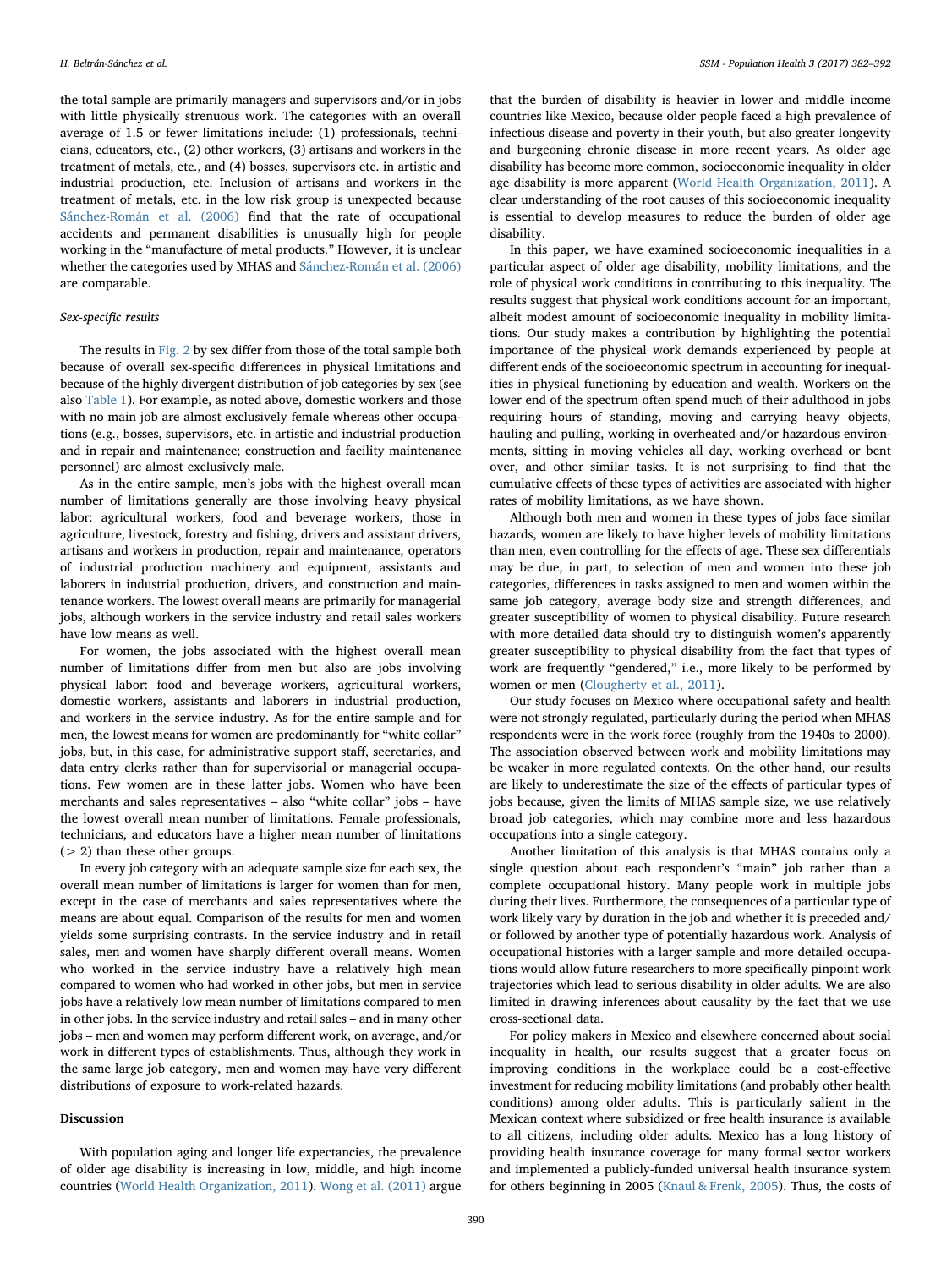mobility limitations and other forms of disability are not only greater difficulty in daily life for individuals and their families but also higher costs of health care for health insurance programs.

#### Declaration of interest

We acknowledge there is no actual or potential conflict of interest including any financial, personal or other relationships with other people or organizations within three years of beginning the submitted work that could inappropriately influence, or be perceived to influence, our work.

# Acknowledgements

We acknowledge support from grants by the National Institute on Aging (R01AG052030), a pilot grant from the USC-UCLA Biodemography center (P30AG017265), grants from the Eunice Kennedy Shriver National Institute of Child Health and Human Development to the California Center for Population Research at UCLA (P2CHD041022) and to the Office of Population Research at Princeton University (P2CHD047879).

The funding agencies had no involvement in the conduct of research; in study design; in the collection, analysis and interpretation of data; in the writing of the articles; and in the decision to submit it for publication.

#### <span id="page-9-25"></span>Appendices A-E. Supplementary material

Supplementary data associated with this article can be found in the online version at <http://dx.doi.org/10.1016/j.ssmph.2017.04.001>.

#### References

- <span id="page-9-3"></span>[Adler, N. E., & Stewart, J. \(2010\). Health disparities across the lifespan: Meaning,](http://refhub.elsevier.com/S2352-8273(16)30115-X/sbref1) methods, and mechanisms. [Annals of the New York Academy of Sciences](http://refhub.elsevier.com/S2352-8273(16)30115-X/sbref1), 1186, 5–23. [Arber, S., & Cooper, H. \(1999\). Gender di](http://refhub.elsevier.com/S2352-8273(16)30115-X/sbref2)fferences in health in later life: The new
- <span id="page-9-20"></span>paradox? [Soc Sci Med](http://refhub.elsevier.com/S2352-8273(16)30115-X/sbref2), 48, 61–76.
- [Berkman, L. F. \(2009\). Social epidemiology: Social determinants of health in the United](http://refhub.elsevier.com/S2352-8273(16)30115-X/sbref3) States: Are we losing ground? [Annual Review of Public Health](http://refhub.elsevier.com/S2352-8273(16)30115-X/sbref3), 30, 27–41.
- <span id="page-9-0"></span>[Bleich, S. N., Jarlenski, M. P., Bell, C. N., & LaVeist, T. A. \(2012\). Health inequalities:](http://refhub.elsevier.com/S2352-8273(16)30115-X/sbref4) Trends, progress, and policy. [Annual Review of Public Health](http://refhub.elsevier.com/S2352-8273(16)30115-X/sbref4), 33, 7.
- <span id="page-9-18"></span>[Borg, V., & Kristensen, T. S. \(2000\). Social class and self-rated health: Can the gradient be](http://refhub.elsevier.com/S2352-8273(16)30115-X/sbref5) explained by diff[erences in life style or work environment?](http://refhub.elsevier.com/S2352-8273(16)30115-X/sbref5) Social Science Medicine, 51[, 1019](http://refhub.elsevier.com/S2352-8273(16)30115-X/sbref5)–1030.
- [Borg, V., Kristensen, T. S., & Burr, H. \(2000\). Work environment and changes in self-rated](http://refhub.elsevier.com/S2352-8273(16)30115-X/sbref6) health: A fi[ve year follow-up study.](http://refhub.elsevier.com/S2352-8273(16)30115-X/sbref6) Stress and Health, 16, 37–47.
- <span id="page-9-1"></span>[Braveman, P., Egerter, S., & Williams, D. R. \(2011\). The social determinants of health:](http://refhub.elsevier.com/S2352-8273(16)30115-X/sbref7) Coming of age. [Annual Review of Public Health](http://refhub.elsevier.com/S2352-8273(16)30115-X/sbref7), 32, 381–398.
- <span id="page-9-2"></span>[Burgard, S. A., & Lin, K. Y. \(2013\). Bad jobs, bad health? How work and working](http://refhub.elsevier.com/S2352-8273(16)30115-X/sbref8) [conditions contribute to health disparities.](http://refhub.elsevier.com/S2352-8273(16)30115-X/sbref8) American Behavioral Scientist, 57, [1105](http://refhub.elsevier.com/S2352-8273(16)30115-X/sbref8)–1127.
- <span id="page-9-4"></span>[Burton, J. \(2010\). Who healthy workplace framework and model.](http://refhub.elsevier.com/S2352-8273(16)30115-X/sbref9) Geneva, Switzerland: [World Health Organisation](http://refhub.elsevier.com/S2352-8273(16)30115-X/sbref9), 12.
- <span id="page-9-6"></span>[Chatterji, S., Byles, J., Cutler, D., Seeman, T., & Verdes, E. \(2015\). Health, functioning,](http://refhub.elsevier.com/S2352-8273(16)30115-X/sbref10) and disability in older adults—[Present status and future implications.](http://refhub.elsevier.com/S2352-8273(16)30115-X/sbref10) The Lancet, 385[, 563](http://refhub.elsevier.com/S2352-8273(16)30115-X/sbref10)–575.
- <span id="page-9-7"></span>[Clougherty, J. E., Souza, K., & Cullen, M. R. \(2010\). Work and its role in shaping the social](http://refhub.elsevier.com/S2352-8273(16)30115-X/sbref11) gradient in health. [Annals of the New York Academy of Sciences](http://refhub.elsevier.com/S2352-8273(16)30115-X/sbref11), 1186, 102–124.
- <span id="page-9-26"></span>Clougherty, [J. E., Eisen, E. A., Slade, M. D., Kawachi, I., & Cullen, M. R. \(2011\). Gender](http://refhub.elsevier.com/S2352-8273(16)30115-X/sbref12) and sex diff[erences in job status and hypertension.](http://refhub.elsevier.com/S2352-8273(16)30115-X/sbref12) Occupational and Environmental [Medicine](http://refhub.elsevier.com/S2352-8273(16)30115-X/sbref12), 68, 16–23.
- <span id="page-9-10"></span>[da Costa, B. R., & Vieira, E. R. \(2010\). Risk factors for work](http://refhub.elsevier.com/S2352-8273(16)30115-X/sbref13)‐related musculoskeletal [disorders: A systematic review of recent longitudinal studies.](http://refhub.elsevier.com/S2352-8273(16)30115-X/sbref13) American Journal of [Industrial Medicine](http://refhub.elsevier.com/S2352-8273(16)30115-X/sbref13), 53, 285–323.
- <span id="page-9-22"></span>[Cragg, J. G. \(1971\). Some statistical models for limited dependent variables with](http://refhub.elsevier.com/S2352-8273(16)30115-X/sbref14) [application to the demand for durable goods.](http://refhub.elsevier.com/S2352-8273(16)30115-X/sbref14) Econometrica, 39, 829–844.
- [Díaz-Venegas, C., Reistetter, T. A., & Wong, R. \(2016\). Di](http://refhub.elsevier.com/S2352-8273(16)30115-X/sbref15)fferences in the progression of disability: A US–Mexico comparison. [The Journals of Gerontology Series B:](http://refhub.elsevier.com/S2352-8273(16)30115-X/sbref15) [Psychological Sciences and Social Sciences](http://refhub.elsevier.com/S2352-8273(16)30115-X/sbref15) (gbw082).
- Elo, I. T. (2009). Social class diff[erentials in health and mortality: Patterns and](http://refhub.elsevier.com/S2352-8273(16)30115-X/sbref16) [explanations in comparative perspective.](http://refhub.elsevier.com/S2352-8273(16)30115-X/sbref16) Annual Review of Sociology, 35, 553–572.
- <span id="page-9-16"></span>Goh, J., Pfeff[er, J., & Zenios, S. \(2015\). Exposure to harmful workplace practices could](http://refhub.elsevier.com/S2352-8273(16)30115-X/sbref17) [account for inequality in life spans across di](http://refhub.elsevier.com/S2352-8273(16)30115-X/sbref17)fferent demographic groups. Health Affair [\(Millwood\)](http://refhub.elsevier.com/S2352-8273(16)30115-X/sbref17), 34, 1761–1768.
- [Goldman, N. \(2001\). Social inequalities in health.](http://refhub.elsevier.com/S2352-8273(16)30115-X/sbref18) Annals of the New York Academy of

[Sciences](http://refhub.elsevier.com/S2352-8273(16)30115-X/sbref18), 954, 118–139.

- <span id="page-9-8"></span>[Haro-García, L. C., Juárez-Pérez, C. A., Sánchez-Román, F., & Aguilar-Madrid, G. \(2014\).](http://refhub.elsevier.com/S2352-8273(16)30115-X/sbref19) [Panorama Del Subregistro De Los Accidentes Y Enfermedades De Trabajo En México.](http://refhub.elsevier.com/S2352-8273(16)30115-X/sbref19) [Rev med Risaralda](http://refhub.elsevier.com/S2352-8273(16)30115-X/sbref19), 20, 47–49.
- He, W., Muenchrath, M.N., & Kowal, P.R. (2012). Shades of Gray: A Cross-Country Study of Health and Well-Being of the Older Populations in Sage Countries, 2007–2010: US Department of Commerce, Economics and Statistics Administration, US Census Bureau.
- <span id="page-9-5"></span>Himes, C. L., & Reynolds, S. L. (2012). Eff[ect of obesity on falls, injury, and disability.](http://refhub.elsevier.com/S2352-8273(16)30115-X/sbref20) [Journal of the American Geriatrics Society](http://refhub.elsevier.com/S2352-8273(16)30115-X/sbref20), 60, 124–129.
- [Hoven, H., & Siegrist, J. \(2013\). Work characteristics, socioeconomic position and health:](http://refhub.elsevier.com/S2352-8273(16)30115-X/sbref21) [A systematic review of mediation and moderation e](http://refhub.elsevier.com/S2352-8273(16)30115-X/sbref21)ffects in prospective studies. [Occup Environ Med, oemed-](http://refhub.elsevier.com/S2352-8273(16)30115-X/sbref21), 2012–101331.
- <span id="page-9-23"></span>[Hu, M. C., Pavlicova, M., & Nunes, E. V. \(2011\). Zero-in](http://refhub.elsevier.com/S2352-8273(16)30115-X/sbref22)flated and hurdle models of count [data with extra zeros: Examples from an HIV-risk reduction intervention trial.](http://refhub.elsevier.com/S2352-8273(16)30115-X/sbref22) [American Journal of Drug and Alcohol Abuse](http://refhub.elsevier.com/S2352-8273(16)30115-X/sbref22), 37, 367–375.
- Hurst, L., Staff[ord, M., Cooper, R., Hardy, R., Richards, M., & Kuh, D. \(2013\). Lifetime](http://refhub.elsevier.com/S2352-8273(16)30115-X/sbref23) [socioeconomic inequalities in physical and cognitive aging.](http://refhub.elsevier.com/S2352-8273(16)30115-X/sbref23) American Journal of Public Health, 103[, 1641](http://refhub.elsevier.com/S2352-8273(16)30115-X/sbref23)–1648.
- Jette, A., & Field, M. J. (2007). [The future of disability in America](http://refhub.elsevier.com/S2352-8273(16)30115-X/sbref24). National Academies [Press.](http://refhub.elsevier.com/S2352-8273(16)30115-X/sbref24)
- [Kawachi, I., Adler, N. E., & Dow, W. H. \(2010\). Money, schooling, and health:](http://refhub.elsevier.com/S2352-8273(16)30115-X/sbref25) Mechanisms and causal evidence. [Annals of the New York Academy of Sciences](http://refhub.elsevier.com/S2352-8273(16)30115-X/sbref25), 1186, 56–[68](http://refhub.elsevier.com/S2352-8273(16)30115-X/sbref25).
- <span id="page-9-27"></span>[Knaul, F. M., & Frenk, J. \(2005\). Health insurance in Mexico: Achieving universal](http://refhub.elsevier.com/S2352-8273(16)30115-X/sbref26) [coverage through structural reform.](http://refhub.elsevier.com/S2352-8273(16)30115-X/sbref26) Health Affairs, 24(6), 1467–1476.
- [Lahelma, E., Laaksonen, M., Lallukka, T., Martikainen, P., Pietiläinen, O., Saastamoinen,](http://refhub.elsevier.com/S2352-8273(16)30115-X/sbref27) [P., et al. \(2012\). Working conditions as risk factors for disability retirement: A](http://refhub.elsevier.com/S2352-8273(16)30115-X/sbref27) [longitudinal register linkage study.](http://refhub.elsevier.com/S2352-8273(16)30115-X/sbref27) BMC Public Health, 12, 309.
- [Landsbergis, P. A., Grzywacz, J. G., & LaMontagne, A. D. \(2014\). Work organization, job](http://refhub.elsevier.com/S2352-8273(16)30115-X/sbref28) [insecurity, and occupational health disparities.](http://refhub.elsevier.com/S2352-8273(16)30115-X/sbref28) American Journal of Industrial [Medicine](http://refhub.elsevier.com/S2352-8273(16)30115-X/sbref28), 57, 495–515.
- [Li, C.-Y., Wu, S. C., & Wen, S. W. \(2000\). Longest held occupation in a lifetime and risk of](http://refhub.elsevier.com/S2352-8273(16)30115-X/sbref29) disability in activities of daily living. [Occupational & Environmental Medicines](http://refhub.elsevier.com/S2352-8273(16)30115-X/sbref29), 57, 550–[554](http://refhub.elsevier.com/S2352-8273(16)30115-X/sbref29).
- <span id="page-9-21"></span>[Long, J. S., & Pavalko, E. \(2004\). Comparing alternative measures of functional](http://refhub.elsevier.com/S2352-8273(16)30115-X/sbref30) [limitation.](http://refhub.elsevier.com/S2352-8273(16)30115-X/sbref30) Med Care, 42, 19–27.
- [Marmot, M., & Allen, J. J. \(2014\). Social determinants of health equity.](http://refhub.elsevier.com/S2352-8273(16)30115-X/sbref31) American Journal [of Public Health](http://refhub.elsevier.com/S2352-8273(16)30115-X/sbref31), 104, S517–S519.
- [Marmot, M., Stansfeld, S., Patel, C., North, F., Head, J., White, I., et al. \(1991\). Health](http://refhub.elsevier.com/S2352-8273(16)30115-X/sbref32) [inequalities among British civil servants: The Whitehall Li study.](http://refhub.elsevier.com/S2352-8273(16)30115-X/sbref32) The Lancet, 337, 1387–[1393](http://refhub.elsevier.com/S2352-8273(16)30115-X/sbref32).
- [Marmot, M., Allen, J., Bell, R., Bloomer, E., Goldblatt, P., Consortium for the European](http://refhub.elsevier.com/S2352-8273(16)30115-X/sbref33) [Review of Social Determinants of, H., et al. \(2012\). Who European review of social](http://refhub.elsevier.com/S2352-8273(16)30115-X/sbref33) [determinants of health and the health divide.](http://refhub.elsevier.com/S2352-8273(16)30115-X/sbref33) Lancet, 380, 1011–1029.
- [Martin, L. G., & Schoeni, R. F. \(2014\). Trends in disability and related chronic conditions](http://refhub.elsevier.com/S2352-8273(16)30115-X/sbref34) [among the forty-and-over population: 1997](http://refhub.elsevier.com/S2352-8273(16)30115-X/sbref34)–2010. Disability and Health Journal, 7, S4–[S14](http://refhub.elsevier.com/S2352-8273(16)30115-X/sbref34).
- <span id="page-9-14"></span>[Melchior, M., Krieger, N., Kawachi, I., Berkman, L. F., Niedhammer, I., & Goldberg, M.](http://refhub.elsevier.com/S2352-8273(16)30115-X/sbref35) [\(2005\). Work factors and occupational class disparities in sickness absence: Findings](http://refhub.elsevier.com/S2352-8273(16)30115-X/sbref35) from the Gazel Cohort Study. [American Journal of Public Health](http://refhub.elsevier.com/S2352-8273(16)30115-X/sbref35), 95, 1206–1212.
- [Merrill, S. S., Seeman, T. E., Kasl, S. V., & Berkman, L. F. \(1997\). Gender di](http://refhub.elsevier.com/S2352-8273(16)30115-X/sbref36)fferences in the [comparison of self-reported disability and performance measures.](http://refhub.elsevier.com/S2352-8273(16)30115-X/sbref36) The Journals of [Gerontology Series A: Biological Sciences and Medical Sciences](http://refhub.elsevier.com/S2352-8273(16)30115-X/sbref36), 52, M19–M26.
- <span id="page-9-19"></span>Mexican Health and Aging Study (2001). Data Files and Documentation (Public Use): Mexican Health and Aging Study.
- <span id="page-9-9"></span>[Missikpode, C., Michael, Y. L., & Wallace, R. B. \(2016\). Midlife occupational physical](http://refhub.elsevier.com/S2352-8273(16)30115-X/sbref37) [activity and risk of disability later in life: National health and aging trends study.](http://refhub.elsevier.com/S2352-8273(16)30115-X/sbref37) [Journal of the American Geriatrics Society](http://refhub.elsevier.com/S2352-8273(16)30115-X/sbref37), 64, 1120–1127.
- [Møller, A., Reventlow, S., Hansen, Å. M., Andersen, L. L., Siersma, V., Lund, R., et al.](http://refhub.elsevier.com/S2352-8273(16)30115-X/sbref38) [\(2015\). Does physical exposure throughout working life in](http://refhub.elsevier.com/S2352-8273(16)30115-X/sbref38)fluence chair-rise [performance in midlife? A retrospective cohort study of associations between work](http://refhub.elsevier.com/S2352-8273(16)30115-X/sbref38) [and physical function in Denmark.](http://refhub.elsevier.com/S2352-8273(16)30115-X/sbref38) BMJ Open, 5, e009873.
- <span id="page-9-15"></span>[Monden, C. W. \(2005\). Current and lifetime exposure to working conditions. Do they](http://refhub.elsevier.com/S2352-8273(16)30115-X/sbref39) explain educational diff[erences in subjective health?](http://refhub.elsevier.com/S2352-8273(16)30115-X/sbref39) Social Science Medicine, 60, 2465–[2476](http://refhub.elsevier.com/S2352-8273(16)30115-X/sbref39).
- Mullahy, J. (1986). Specifi[cation and testing in some modi](http://refhub.elsevier.com/S2352-8273(16)30115-X/sbref40)fied count data models. Journal of [Econometrics](http://refhub.elsevier.com/S2352-8273(16)30115-X/sbref40), 33, 341–365.
- <span id="page-9-17"></span>[Parker, V., Andel, R., Nilsen, C., & Kåreholt, I. \(2013\). The association between mid-life](http://refhub.elsevier.com/S2352-8273(16)30115-X/sbref41) [socioeconomic position and health after retirement](http://refhub.elsevier.com/S2352-8273(16)30115-X/sbref41)—Exploring the role of working conditions. [Journal of Aging and Health](http://refhub.elsevier.com/S2352-8273(16)30115-X/sbref41), 25, 863–881.
- <span id="page-9-12"></span>[Platts, L. G., Netuveli, G., Webb, E., Zins, M., Goldberg, M., Blane, D., et al. \(2013\).](http://refhub.elsevier.com/S2352-8273(16)30115-X/sbref42) [Physical occupational exposures during working life and quality of life after labour](http://refhub.elsevier.com/S2352-8273(16)30115-X/sbref42) [market exit: Results from the Gazel study.](http://refhub.elsevier.com/S2352-8273(16)30115-X/sbref42) Aging Mental Health, 17, 697–706.
- <span id="page-9-13"></span>[Plouvier, S., Leclerc, A., Chastang, J.-F., Bonenfant, S., & Goldberg, M. \(2009\).](http://refhub.elsevier.com/S2352-8273(16)30115-X/sbref43) [Socioeconomic position and low-back pain](http://refhub.elsevier.com/S2352-8273(16)30115-X/sbref43)–The role of biomechanical strains and [psychosocial work factors in the Gazel cohort.](http://refhub.elsevier.com/S2352-8273(16)30115-X/sbref43) Scandinavian Journal of Work, [Environment & Health](http://refhub.elsevier.com/S2352-8273(16)30115-X/sbref43), 35, 429.
- <span id="page-9-11"></span>[Polvinen, A., Gould, R., Lahelma, E., & Martikainen, P. \(2013\). Socioeconomic di](http://refhub.elsevier.com/S2352-8273(16)30115-X/sbref44)fferences [in disability retirement in Finland: The contribution of ill-health, health behaviours](http://refhub.elsevier.com/S2352-8273(16)30115-X/sbref44) and working conditions. [Scandinavian Journal of Public Health](http://refhub.elsevier.com/S2352-8273(16)30115-X/sbref44), 41, 470–478.
- <span id="page-9-24"></span>[Rose, C. E., Martin, S. W., Wannemuehler, K. A., & Plikaytis, B. D. \(2006\). On the use of](http://refhub.elsevier.com/S2352-8273(16)30115-X/sbref45) zero-infl[ated and hurdle models for modeling vaccine adverse event count data.](http://refhub.elsevier.com/S2352-8273(16)30115-X/sbref45) [Journal of Biopharmceuticals Statistics](http://refhub.elsevier.com/S2352-8273(16)30115-X/sbref45), 16, 463–481.
- [Rtveladze, K., Marsh, T., Barquera, S., Romero, L. M. S., Levy, D., Melendez, G., et al.](http://refhub.elsevier.com/S2352-8273(16)30115-X/sbref46) [\(2014\). Obesity prevalence in Mexico: Impact on health and economic burden.](http://refhub.elsevier.com/S2352-8273(16)30115-X/sbref46) Public